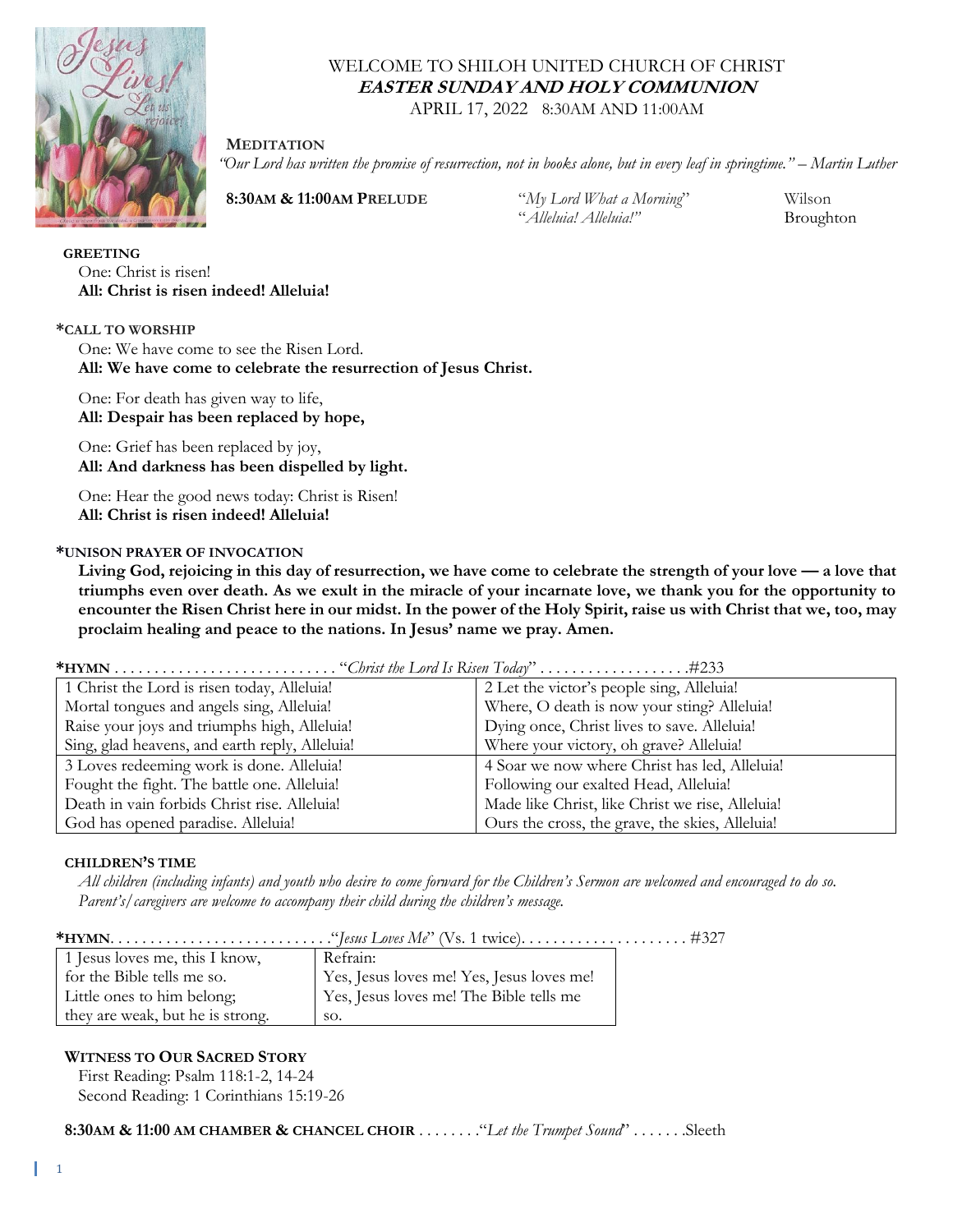| <b>SERMON</b>                           |                                           | "Risen"                                 |  |  |
|-----------------------------------------|-------------------------------------------|-----------------------------------------|--|--|
|                                         |                                           |                                         |  |  |
| I come to the garden alone,             | He speaks, and the sound of his voice     | I'd stay in the garden with him,        |  |  |
| while the dew is still on the roses;    | is so sweet the birds hush their singing; | though the night around me be falling,  |  |  |
| And the voice I hear, falling on my ear | And the melody that he gave to me         | But he bids me a go; through the voice  |  |  |
| the Son of God discloses,               | within my heart is ringing.               | of woe his voice to me is calling.      |  |  |
| And he walks with me,                   | And he walks with me,                     | And he walks with me,                   |  |  |
| and he talks with me,                   | and he talks with me,                     | and he talks with me,                   |  |  |
| and he tells me I am his own,           | and he tells me I am his own,             | and he tells me I am his own,           |  |  |
| And the joy we share as we tarry there, | And the joy we share as we tarry there,   | And the joy we share as we tarry there, |  |  |
| none other has ever known.              | none other has ever known.                | none other has ever known.              |  |  |

## **PASTORAL PRAYER**

#### **SILENT PRAYER**

## **THE LORD'S PRAYER**

**Our Father, who art in heaven, hallowed be thy name. Thy kingdom come. Thy will be done, on earth as it is in heaven. Give us this day our daily bread. And forgive us our sins, as we forgive those who sin against us. And lead us not into temptation, but deliver us from evil. For thine is the kingdom, and the power, and the glory forever. Amen.**

## **PRESENTING OUR TITHES AND OFFERINGS BEFORE GOD**

## **INVITATION TO THE OFFERING**

We are witnesses to the power of the Holy Spirit and the glory of God. Now we turn in thanksgiving to share the good news of forgiveness and grace to all the world. Let these our gifts be a living testimony to those who most need the healing grace of Christ this morning, cornerstones of faith, and joy for the entire world.

#### **\*OFFERTORY RESPONSE "Easter Doxology"**

**Praise God from whom all blessings flow; Praise God, all creatures here below; Alleluia! Alleluia! Praise God, the source of all our gifts! Praise Jesus Christ, whose power uplifts! Praise the Spirit, Holy Spirit! Alleluia! Alleluia! Alleluia!**

#### **\*PRAYER OF DEDICATION OF GIFTS AND SELF**

**Generous God, we offer these gifts as our testimony to your glory and as our commitment as your disciples. Bless our gifts to your work in the world and to your reign here on earth. Through your blessing of our gifts, may death be destroyed and hope fill all of creation. Amen.**

#### **SACRAMENT OF COMMUNION**

| COMMISSION CONTROL WILLIAM COMMISSION CONTROLLER CHANGE AND CONTROLLER COMMISSION |                                                |                                                      |
|-----------------------------------------------------------------------------------|------------------------------------------------|------------------------------------------------------|
|                                                                                   | 1 Let us talents and tongues employ,           | Refrain: Jesus lives again, earth can breathe again; |
|                                                                                   | reaching out with a shout of joy.              | pass the Word around: loaves abound!                 |
|                                                                                   | Bread is broken, the wine is poured,           | Jesus lives again, earth can breathe again;          |
|                                                                                   | Christ is spoken and seen and heard. [Refrain] | pass the Word around: loaves abound!                 |
|                                                                                   | 2 Christ is able to make us one.               | 3 Jesus calls us in, sends us out                    |
|                                                                                   | At the table he sets the tone,                 | bearing fruit in a world of doubt,                   |
|                                                                                   | teaching people to live to bless,              | gives us love to tell, bread to share.               |
|                                                                                   | love in word and in deed express. [Refrain]    | God (Emmanuel) everywhere! [Refrain]                 |

#### **HYMN OF COMMUNION**. . . . . . . . . . . . . ."*Let Us Talents and Tongues Employ*" . . . . . . . . . . . . No. 347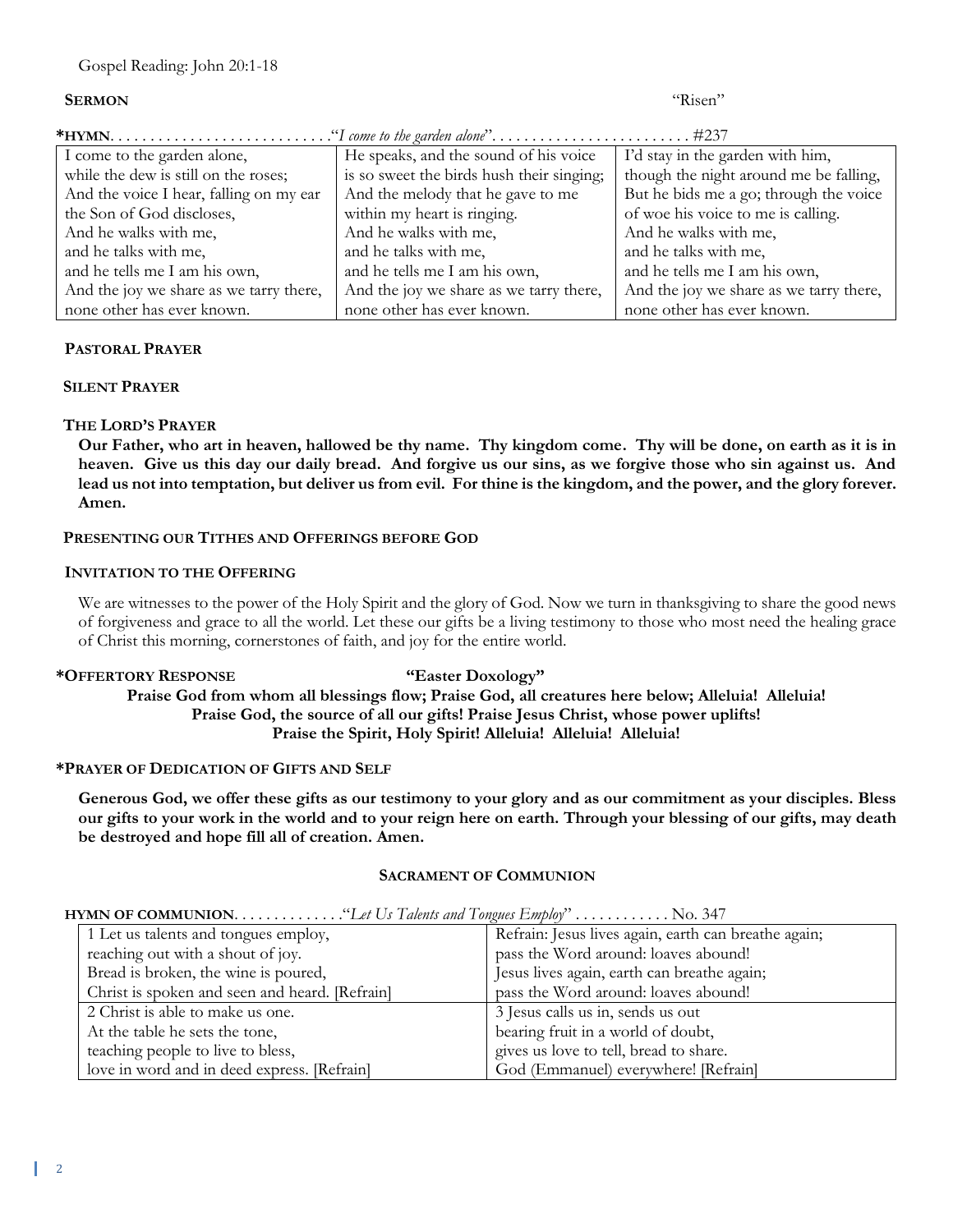## **\*AFFIRMATION OF FAITH #885 UCC Statement of Faith in the Form of Doxology**

We believe in you, O God, Eternal Spirit, God of our Savior Jesus Christ and our God, and to your deeds we testify: You call the worlds into being, create persons in your own image, and set before each one the ways of life and death. You seek in holy love to save all people from aimlessness and sin.

You judge people and nations by your righteous will declared through prophets and apostles.

In Jesus Christ, the man of Nazareth, our crucified and risen Savior, you have come to us and shared our common lot, conquering sin and death and reconciling the world to yourself.

You bestow upon us your Holy Spirit, creating and renewing the church of Jesus Christ, binding in covenant faithful people of all ages, tongues, and races.

You call us into your church to accept the cost and joy of discipleship, to be your servants in the service of others, to proclaim the gospel to all the world and resist the powers of evil,to share in Christ's baptism and eat at his table, to join him in his passion and victory.

You promise to all who trust you forgiveness of sins and fullness of grace, courage in the struggle for justice and peace, your presence in trial and rejoicing, and eternal life in your realm which has no end.

Blessing and honor, glory and power be unto you. Amen.

## **INVITATION**

One: Christ has risen and we have risen to new life with him.

Yet we must confess the ways we have

continued to remain in our tombs of sin and death.

## **UNISON PRAYER OF CONFESSION**

**O God, no matter what the angels might say, we are alarmed! Living Lord, when we stand before the empty tomb we don't always feel the joy of resurrection. We feel fear, doubt, and distrust. We feel empty.**

**Forgive the fear that paralyzes us at the brink of new life. Forgive our doubt of your love. Forgive our negativity. Forgive our distrust of your surprising, joyous plan. Fill our emptiness with your glorious light. Raise us to abundant new life for the glory of your name. Appear to us now so that we might be resurrected with your love. Amen.**

## **ASSURANCE OF PARDON**

Wake up, sleeper! Rise from the dead, and Christ will shine on you. Sisters and brothers, Christ has forgiven our sins. Christ calls us to new life because God so loves this world and God so loves you. **Amen.**

## **EXCHANGING THE PEACE OF CHRIST** (*Please, wave to one another*.)

One: As forgiven, freed, and risen people, testify to the joy of resurrection as you pass the peace of Christ. The peace of God be with you.

**All: And also with you.**

| Let there be peace on earth                          | With God our Creator        | Let peace begin with me     | To take each moment and live   |
|------------------------------------------------------|-----------------------------|-----------------------------|--------------------------------|
| And let it begin with me                             | Children all are we         | Let this be the moment now. | Each moment in peace eternally |
| Let there Be Peace on Earth                          | Let us walk with each other | With every step I take      | Let there be peace on earth    |
| The peace that was meant to be   In perfect harmony. |                             | Let this be my solemn yow   | And let it begin with me       |

**\*HYMN** . . . . . . . . . . . . . . . . . . ."*Let There Be Peace on Earth*" . . . . . . . . . . . . . . . . . #14 Special Hymnal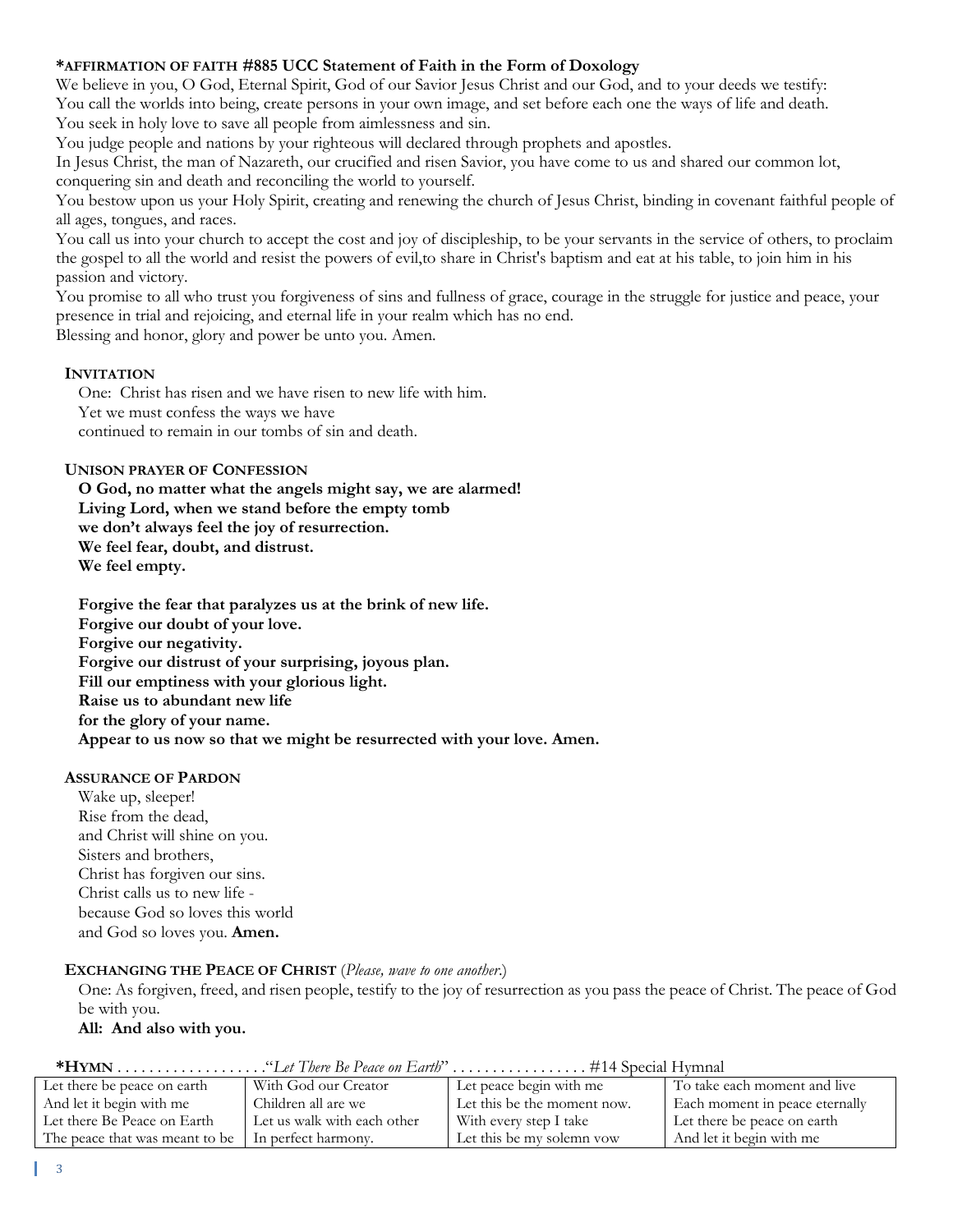## **PRAYER OF CONSECRATION**

## **SHARING THE BREAD AND THE CUP**

*To demonstrate our unity in Christ, we will take the elements together. Please open the cup containing the bread first, then please open the juice. Thank you!*

## **\*PRAYER OF THANKSGIVING**

**Gracious and loving God, you have made us one in the body of Christ, and nourished us at your table with holy food and drink. Thank you for feeding our hunger and relieving our thirst. Now send us into the world to do the work you have given us to do: to find the lost and lonely, to heal broken souls, to free prisoners, and make the powerful care. Grant us strength to persevere in resisting evil, and to proclaim in all we say and do your good news in our Risen Savior, Jesus Christ. Amen.**

|--|--|--|--|--|

| 1 Yours is the glory, Resurrected One!              | Refrain:                                        |
|-----------------------------------------------------|-------------------------------------------------|
| Endless is the victory you over death have won.     | Yours is the glory, Resurrected One!            |
| Angels clothed in radiance rolled the stone away,   | Endless is the victory you over death have won! |
| Conquered is the grave in which your body lay.      |                                                 |
| 2 See, it is Jesus. Jesus has appeared.             | 3 Am I still frightened? One whom I adore       |
| Do not doubt at all for nothing you will fear.      | Jesus lives again, gives peace forever more.    |
| Let the church with gladness hymns of triumph sing. | Jesus is my victory. Life and strength and head |
| Tell it without ceasing death has lost its sting.   | Jesus is my glory. Nothing shall I dread.       |

## **\*BENEDICTION** (*those who are able, please stand*)

One: Go forth in joy! Let your voices ring with victory for Christ is Risen! Happy Easter!

**All: Christ is risen. Christ is risen indeed. Alleluia. Amen.**

```
 THE POSTLUDE . . . . . . . . . . . . . . . . . . . . . . . ."Christ the Lord Is Risen" . . . . . . . . . . . . . . . . . . . ..Scott
```
# **WE ARE DELIGHTED THAT YOU JOINED US FOR WORSHIP TODAY!**

- ➢ **THE ALTAR FLOWERS** are presented to the glory of God and in celebration of our grandson, Aidan Jacobs' 16th birthday by Nana and Pop-pop Jacobs.
- ➢ **THE BULLETINS** are dedicated to the glory of God and our Risen Lord to honor Jay Mummert for his 80th birthday on April 26 by his family.
- ➢ **LITURGIST: 8:30AM:** Jim Bentzel**, 11:00AM:** Linda Little
- ➢ **USHERS: 8:30AM:** Gary & Marvel Burg, **11:00AM:** Matt & Tammy Hildebrecht
- ➢ **GREETERS: 8:30AM:** Keith & Elaine Krout, **11:00AM:** Richard & Helen Hodgson
- ➢ **NURSERY DUTY: 8:30AM:** Tim & Katie Bentzel **11:00AM** Volunteer
- ➢ **MUSIC: 8:30am & 11:00AM: Sandy Bamberger, Chamber & Chancel Choir**
- ➢ **VIDEO TEAM**: Lew Wallace, Sallie Hagerman, Dani Bentzel, Reen Bentzel, Matt Hildebrecht, Jaron Flickinger

## **We would like to thank all of the volunteers and musicians for providing the worship music!**

## **Prayers for the Week**

**Morning Prayer:** (By Wendy Blight)

*"This is the day that the Lord has made; let us rejoice and be glad in it."* (Psalm118:24)

Dear Lord, I don't know who or what will cross my path today. But I do know that you are my Rock and my Fortress. You are my Shield and my Strong Tower. Help me to anchor myself to you today. Teach me how to stand strong in you and choose only your way today. Help me walk by your truth and not my feelings. Help me to embrace anything that comes my way as an opportunity to see you at work and as an opportunity to point others to you. Thank you that you love me and nothing can ever take that away from me! Even if I fail today and fall short, you whisper your unconditional love deep into my soul and remind me that your mercies are new every morning. Thank you for meeting with me today. In Jesus' name. Amen.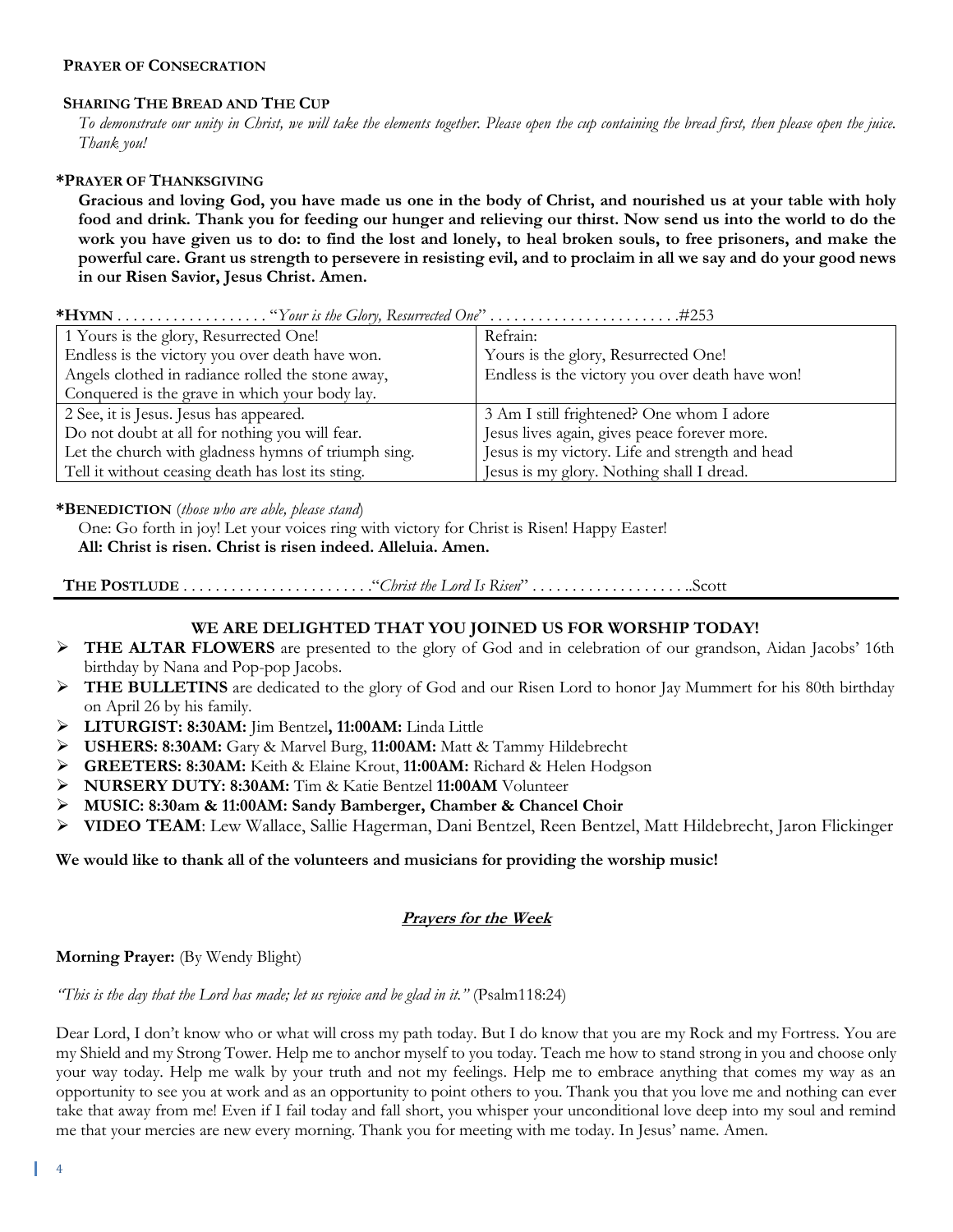

**Evening:** (By Rebecca Barlow Jordan)

As I close my eyes tonight, I'm praying for my loved ones, for my friends, and those who need to know you, Lord. I'm praying that your love, like the billions of stars in the night sky outside, will touch them and help them see who you really are. I pray for our world and those in it. I pray for their needs as well as my own.

Grant me a good night's sleep tonight, O God, so that I can awake refreshed and ready to begin another day loving you. Thank you again for blessings so undeserved and too numerous to count. I love being your child, and I long for the word "faithful" to describe my service to you, each day of every year. When I awake in the morning, may it be with a joyful smile, not a grumpy spirit. May your protection and your presence bathe this place with peace and safety against the enemy. Good night, Lord. In Jesus's name. Amen.

# **PRAYERS FOR OUR COMMUNITY OF FAITH**

Chuck and Sandy Baboian, Julene Bechtel, Jim Sr. and Rosemary Bentzel, Rosabel Bentzel, Oscar Bupp, Uble & Nan Frost, Mark Garber, Linda Glass, Beverly Hoak, Bev Kirk, Donna Krone, Dottie Limbert, Catherine Lochman, Marguerite Lochman, Arlene Myers, Joanne Overmiller, Randy Reisinger, Cindy Repman, Charlotte Rohrbaugh, Jessie Sechriest, Gladys Seigman, Cedric Simpson, Sue Trimble, Stewart Wagner, Elva Winter

# **THOSE WHO GRIEVE FOR THEIR LOVED ONES**

The Matthews/Curren Family, The Myers Family, The Keith Family, The Anstein Family, The Wagner Family, The Heath Family, The Hoak/McGinnis Family, The Reiber Family

We are in the process of organizing a Safety & Security Committee to assess any safety risks or security threats that could affect our church, staff, and members. The Committee will also be responsible for safety and security planning, and disaster preparedness and response. The Pennsylvania State Police is offering a free risk and vulnerability assessment that we have signed up for. They will provide us with a detailed report that will identify any vulnerabilities and will offer recommendations to improve security. Our goal will then be to strategize and implement procedures in the event of an emergency or safety issue. The Pennsylvania State Police will conduct a follow-up interview via telephone within one year following the assessment to ascertain if any of the suggested recommendations were acted upon. If you are interested in joining this Committee, please contact Marsha Reiber or Jeff Hershey.

**The Women's Guild** will be collecting baby items for **Wellspan Mother/Child Clinic** until **Mother's Day May 8**. The following are baby items that are needed:

Newborn diapers, unscented wipes, formula (powder), heavy menstrual pads, breast pads, breast cream, baby clothes (newborn to 3 months), blankets (they love the fleece ones), or lighter ones for summer. Please, all items should be new except clothes and blankets.





During Lent, the Sunday school classes are collecting offerings for the **Friends and Neighbors of Pennsylvania**. This group is based in York and cares for the homeless. They go out daily to find the homeless wherever they are living - under bridges, in tents etc. The group makes the homeless aware of upcoming severe weather conditions and attempts to provide resources where they can be safe. They also provide tents, sleeping bags, long underwear and other supplies for daily living. If you would like to help the Sunday School classes, you can mark your offering

envelope with Sunday School -Lent or use another envelope marked for the Sunday School Lent offering. The **special Easter envelopes** will also be used to collect for the Friends and Neighbors of Pennsylvania.

**GROCERY GIFT CARDS = CONTRIBUTION TO CHURCH.** Weis and Giant grocery gift cards are available for purchase. For every dollar of gift cards purchased, \$.05 is donated to the church by the grocery store. This contribution is used to support our Missionaries, Sally Jane and Crosby Johnson in Costa Rica. Please contact the office if you interested in purchasing one.





**OFFERING** is continually being collected for our missionaries, **Sally Jane and Crosby Johnson**.